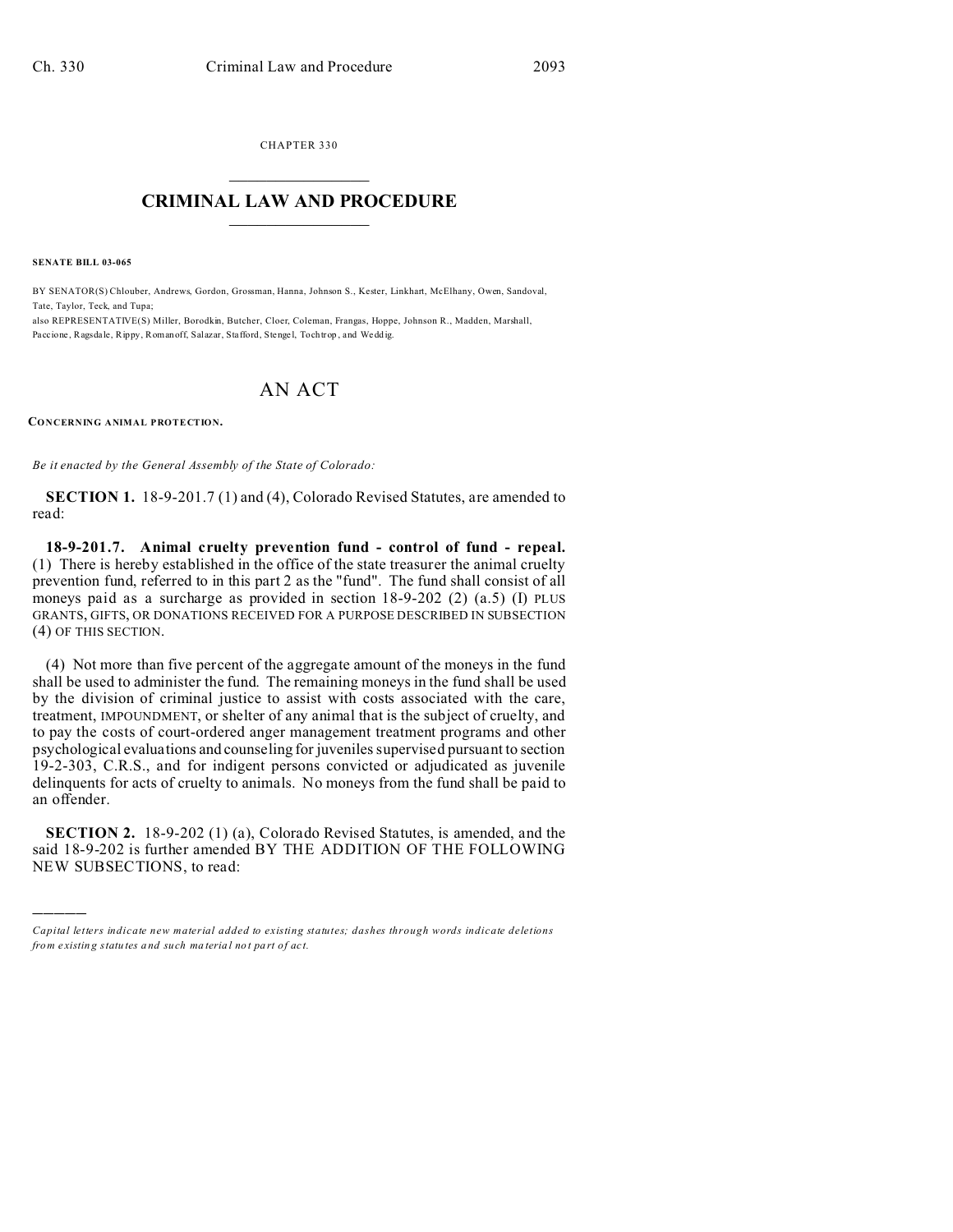**18-9-202. Cruelty to animals - aggravated cruelty to animals - neglect of animals - offenses - repeal.** (1) (a) A person commits cruelty to animals if he OR SHE knowingly or with criminal negligence overdrives, overloads, overworks, tortures, torments, deprives of necessary sustenance, unnecessarily or cruelly beats, needlessly mutilates, needlessly kills, ALLOWS TO BE HOUSED IN A MANNER THAT RESULTS IN CHRONIC OR REPEATED SERIOUS PHYSICAL HARM, carries or confines in or upon any vehicles in a cruel or reckless manner, or otherwise mistreats or neglects any animal, or causes or procures it to be done, or, having the charge or custody of any animal, fails to provide it with proper food, drink, or protection from the weather CONSISTENT WITH THE SPECIES, BREED, AND TYPE OF ANIMAL INVOLVED, or abandons it AN ANIMAL.

(1.6) AS USED IN THIS SECTION, UNLESS THE CONTEXT OTHERWISE REQUIRES:

(a) "SERIOUS PHYSICAL HARM" MEANS ANY OF THE FOLLOWING:

(I) ANY PHYSICAL HARM THAT CARRIES A SUBSTANTIAL RISK OF DEATH;

(II) ANY PHYSICAL HARM THAT CAUSES PERMANENT MAIMING OR THAT INVOLVES SOME TEMPORARY, SUBSTANTIAL MAIMING; OR

(III) ANY PHYSICAL HARM THAT CAUSES ACUTE PAIN OF A DURATION THAT RESULTS IN SUBSTANTIAL SUFFERING.

(1.8) A PEACE OFFICER HAVING AUTHORITY TO ACT UNDER THIS SECTION MAY TAKE POSSESSION OF AND IMPOUND AN ANIMAL THAT THE PEACE OFFICER HAS PROBABLE CAUSE TO BELIEVE IS A VICTIM OF A VIOLATION OF SUBSECTION (1) OR (1.5) OF THIS SECTION OR IS A VICTIM OF A VIOLATION OF SECTION 18-9-204 AND AS A RESULT OF THE VIOLATION IS ENDANGERED IF IT REMAINS WITH THE OWNER OR CUSTODIAN.

**SECTION 3.** 18-9-202.5, Colorado Revised Statutes, is amended to read:

**18-9-202.5. Financial bonding requirements for costs of holding impounded animals.** (1) The owner or custodian of an animal that has been impounded BY AN IMPOUND AGENCY because of alleged neglect or abuse, or because of investigation of charges of cruelty to animals or animal fighting as described in sections 18-9-202 and 18-9-204, respectively, may prevent disposition of the animal by an animal shelter, as defined in section 35-80-102 (1), C.R.S., that is caring for the animal IMPOUND AGENCY by posting a bond with the court in an amount sufficient to provide for the animal's care and keeping AT THE IMPOUND AGENCY for at least thirty days, including the day on which the animal was taken into custody. Such bond shall be filed with the court within ten days after the animal is impounded. At the end of the time for which expenses are covered by the bond, if the owner or custodian desires to prevent disposition of the animal, by the animal shelter, the owner or custodian shall post a new bond with the court within ten days after the prior bond's expiration. However, the court shall order the immediate disposition of the animal by euthanasia if, in the opinion of a veterinarian, the animal is experiencing extreme pain or suffering. At the end of the time for which expenses are covered by the bond, the animal shelter IMPOUND AGENCY may determine disposition of the animal unless there is a court order prohibiting such disposition. The owner or custodian shall be liable for the cost of the care, keeping, or disposal of the animal.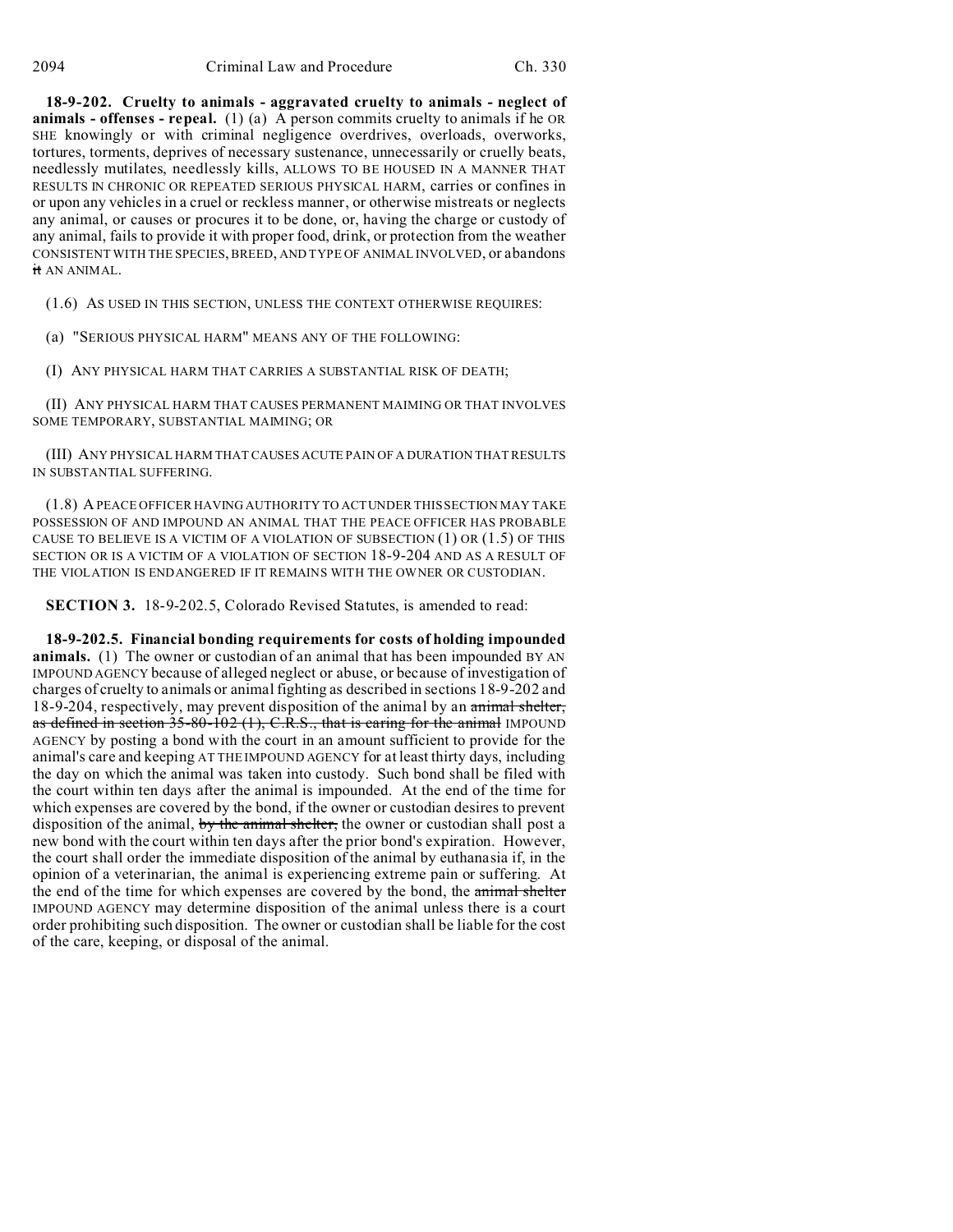(2) FOR PURPOSES OF THIS SECTION, "IMPOUND AGENCY" MEANS AN AGENCY, INCLUDING BUT NOT LIMITED TO AN ANIMAL SHELTER AS DEFINED IN SECTION 35-80-102 (1),C.R.S., THAT IMPOUNDS AN ANIMAL PURSUANT TO THE PROVISIONS OF SUBSECTION (1) OF THIS SECTION OR SECTION 18-9-202 (1.7).

**SECTION 4.** The introductory portion to 18-9-204 (1) (b) and 18-9-204 (1) (b) (II), Colorado Revised Statutes, are amended to read:

**18-9-204. Animal fighting - penalty.** (1) (b) For the purposes of this section, a person encourages a fight between animals for the purpose of monetary gain or entertainment if he OR SHE:

(II) Owns, trains, transports, possesses, BREEDS, SELLS, TRANSFERS, or equips an animal with the intent that such animal will be engaged in such a fight;

**SECTION 5.** 35-80-105 (4), Colorado Revised Statutes, is amended to read:

**35-80-105. Pet animal facility - licensure requirements - application - fees.** (4) Each applicant for a pet animal facility license shall pay an annual license fee in the amount specified by RULE OF the commissioner, which amount shall not exceed two THREE hundred fifty dollars per license.

**SECTION 6.** 35-80-108 (1), Colorado Revised Statutes, is amended BY THE ADDITION OF A NEW PARAGRAPH to read:

**35-80-108. Unlawful acts.** (1) Unless otherwise authorized by law, it is unlawful and a violation of this article for any person or entity:

(k.5) TO TRANSFER CATS UNDER THE MINIMUM WEIGHT LIMIT SET BY RULE OF THE COMMISSIONER;

**SECTION 7.** 35-80-109 (2), Colorado Revised Statutes, is amended BY THE ADDITION OF A NEW PARAGRAPH to read:

**35-80-109. Powers and duties of the commissioner.** (2) The commissioner is authorized to adopt all reasonable rules and regulations for the administration and enforcement of this article, including, but not limited to:

(a.5) THE MINIMUM WEIGHT REQUIREMENT FOR THE TRANSFER OF CATS;

**SECTION 8.** 30-15-102 (1), Colorado Revised Statutes, is amended to read:

**30-15-102. Violations - penalties.** (1) Any violation of any provision of a county resolution adopted pursuant to this part 1 not involving bodily injury to any person shall be a class 2 petty offense, and, notwithstanding the provisions of section 18-1.3-503, C.R.S., punishable, upon conviction, by a fine of not more than three hundred ONE THOUSAND dollars PURSUANT TO SECTION  $30-15-402$  (1), or by imprisonment in the county jail for not more than ninety days, or by both such fine and imprisonment for each separate offense. If authorized by the county resolution, the penalty assessment procedure provided in section 16-2-201, C.R.S., may be followed by an animal control officer or any arresting law enforcement officer for any